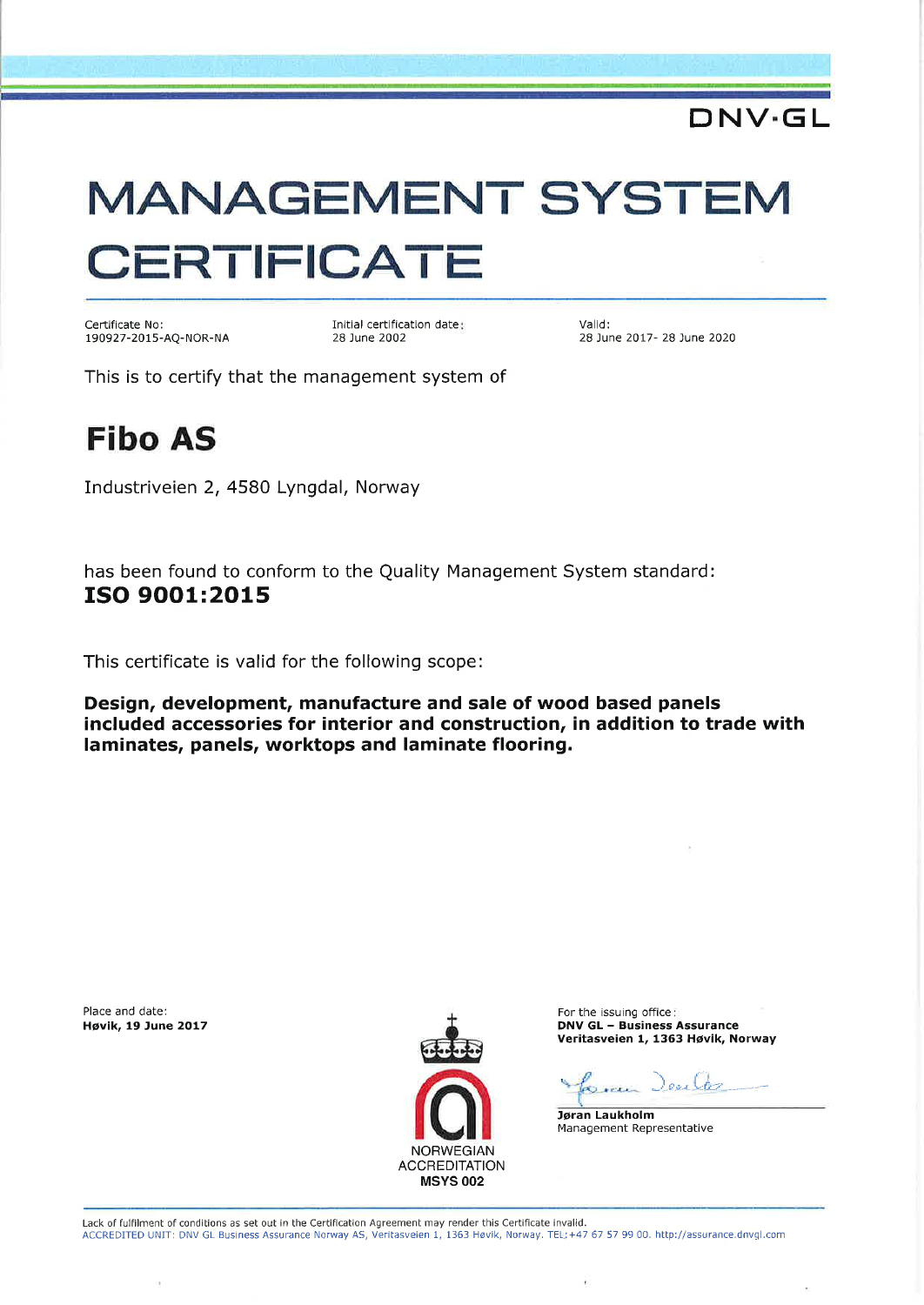

# PEFC CHAIN OF **CUSTODY CERTIFICATE**

Certificate No: 194143-2016-AE-NOR-NA Initial certification date: 14 October 2013

Valid: 14 October 2018 - 14 October 2023

This is to certify that the Chain of Custody system of

# **Fibo AS**

Industriveien 2, 4580 Lyngdal, Norway

has been found to conform to the requirement of:

# PEFC ST 2002:2013 -Chain of Custody of Forest Based Products

This certificate is valid for the following scope:

Design, development, manufacture and sale of wood based panels including accessories for interior and construction, in addition to trade with laminates, panels, worktops and laminate flooring according to percentage based method.

Place and date: Høvik, 24 August 2018





For the issuing office: DNV GL - Business Assurance<br>Veritasveien 1, 1363 Høvik, Norway

James Decider

Jøran Laukholm Management Representative

Lack of fulfilment of conditions as set out in the Certification Agreement may render this Certificate invalid.<br>ACCREDITED UNIT: DNV GL Business Assurance Norway AS, Ventasveien 1, 1363 Hovik, Norway. TEL:+47.67.57.99.00.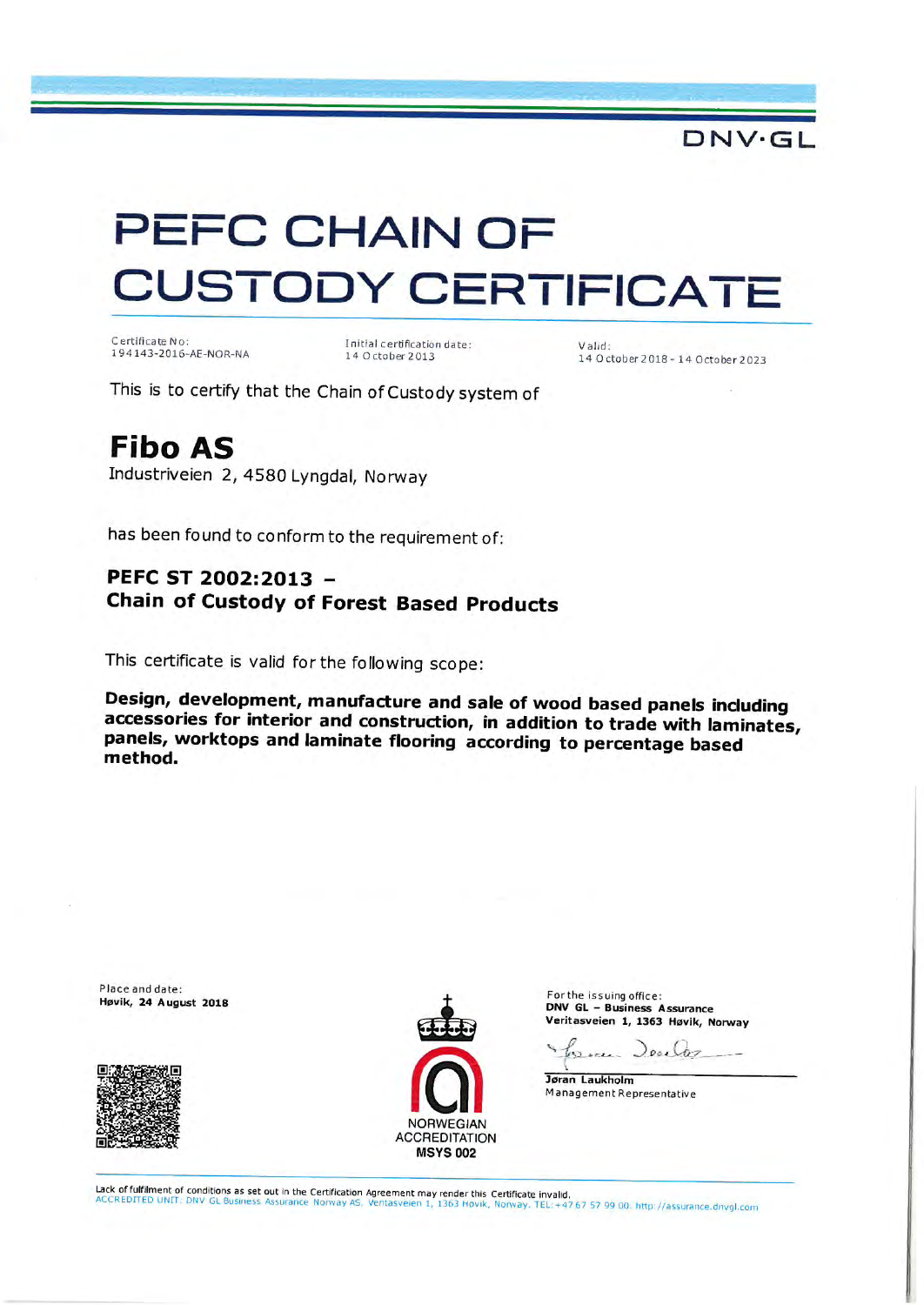



# **ENVIRONMENTAL PRODUCT DECLARATION**

in accordance with ISO 14025, ISO 21930 and EN 15804

| Owner of the Declaration | Fibo AS                      |
|--------------------------|------------------------------|
| Program operator         | The Norwegian EPD Foundation |
| Publisher                | The Norwegian EPD Foundation |
| Declaration number       | <b>NEPD00281E</b>            |
| ECO EPD Ref. No.         | 00000146                     |
| Issue date               | 19.11.2014                   |
| Valid to                 | 19.11.2019                   |

**Fibo wall panels Fibo AS**



**[www.epd-norge.no](http://www.epd-norge.no/)**



NEPD00281E Fibo wall panels ECO reg 00000146 1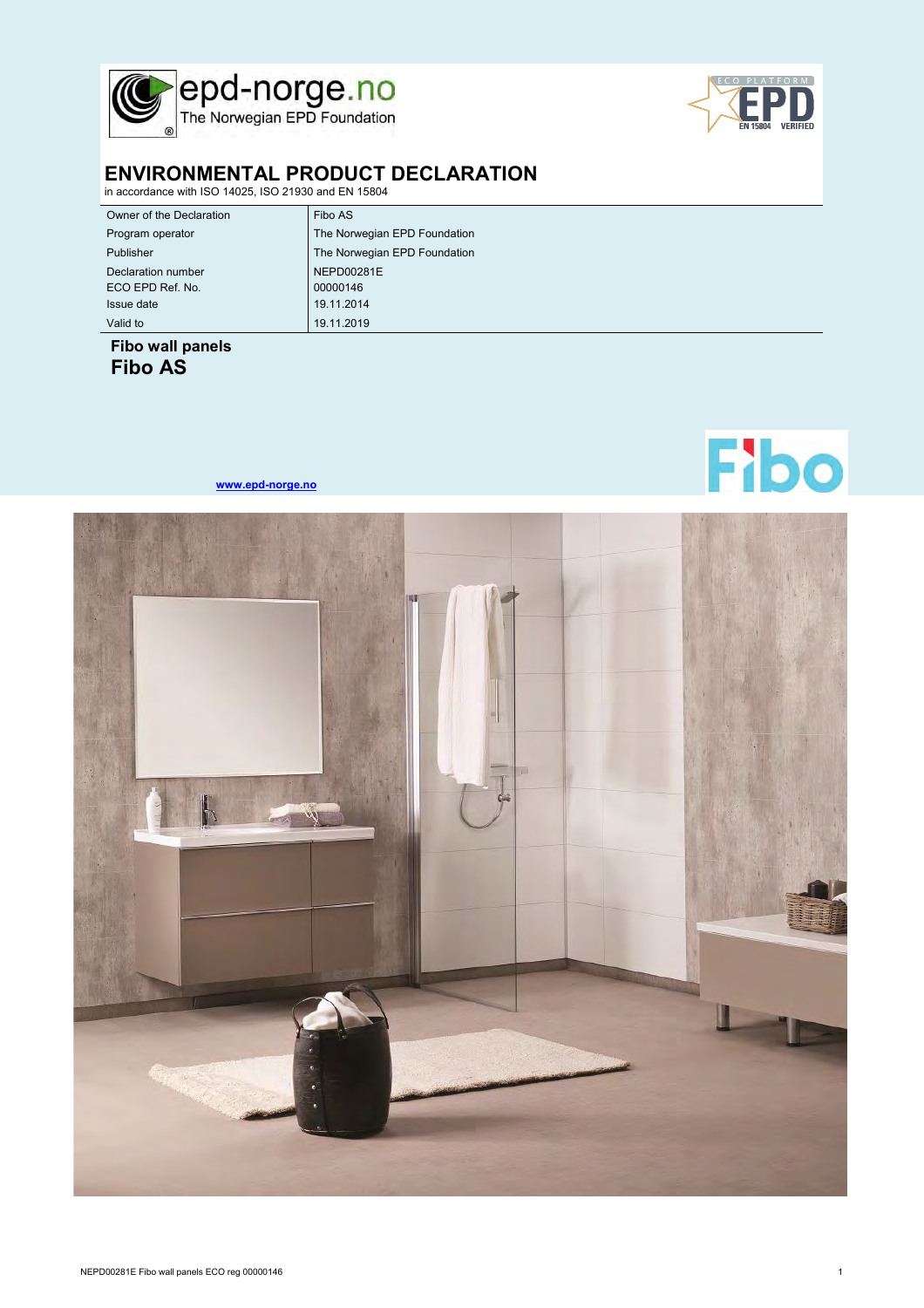# **General information**

Fibo wall panels

# **Program holder Manufacturer Manufacturer**

Phone: +47 23 08 82 92 Norway e-mail: [post@epd-norge.no](mailto:post@epd-norge.no) Post Box 5250 Majorstuen, 0303 Oslo The Norwegian EPD Foundation

NEPD00281E

# **This declaration is based on Product Category Rules:**

CEN Standard EN 15804 serve as core PCR NPCR010 (12/2013)

### **Declared unit: Org. No:**

Production of 1  $m^2$  wall panel with an thickness of 10.2 mm

# **Declared unit with option: ISSUE 2018 ISSUE date**

1  $m<sup>2</sup>$  wall panel with an thickness of 10.2 mm and an expected lifetime of 20 years.

# **Functional unit: Valid to**

# **The EPD has been worked out by:**

Lars G. F. Tellnes Norwegian Institute of Wood Technology



### **Verification:**

Independent verification of data, other environmental information and EPD has been carried out in accordance with ISO14025, 8.1.3 and 8.1.4

externally  $\boxed{\phantom{1}}$ 

internally  $\square$ 

Christofer Skaar, PhD

(Independent verifier approved by EPD Norway)

# **Declared unit:**

Production of 1 m2 wall panel with an thickness of 10.2 mm

# **Product Owner of the declaration**

Fibo AS Contact person: Kevin Hægeland Phone: e-mail: +47 38 34 33 00 kha@[fibosystem](mailto:kha@fibosystem.com).com

Fibo Industriveien 2, NO-4580 Lyngdal

# **Declaration number: Place of production:**

Lyngdal, Norway

# **Management system:**

NS-EN ISO 9001:2008, PEFC ST 2002:2013

NO 964 193 991 MVA

19.11.2014

19.11.2019

### **Comparability:**

EPD of construction products may not be comparable if they do not comply with EN 15804 and are seen in a building context.

# **Year of study:**

2013-2014

Approved

Dagfinn Malnes Managing Director of EPD-Norway

| Key environmental indicators      | Unit          | Cradle to gate<br>$A1 - A3$ | <b>Transport</b><br>***** | <b>Module</b><br>C <sub>4</sub> |
|-----------------------------------|---------------|-----------------------------|---------------------------|---------------------------------|
| Global warming                    | $kg CO2 -eqv$ | $2.97+$                     | 0,04                      | 14.54+                          |
| <b>Energy use</b>                 | MJ            | 417                         | 0,75                      | 162                             |
| Dangerous substances              |               | $\overline{\phantom{0}}$    |                           |                                 |
| Share of renewables in energy use | $\%$          | 35                          |                           | 76                              |
| Indoor air classification         |               | Not measured                |                           |                                 |

<sup>†</sup> Includes sequestration/emissions of 12 kg CO<sub>2</sub> through photosynthesis (A1-A3)/combustion (C4).

\* The product contains no substances from the REACH Candidate list or the Norwegian priority list

\*\*\*\*\* Transport from production site to central warehouse in Norway. See explanation on page 7.

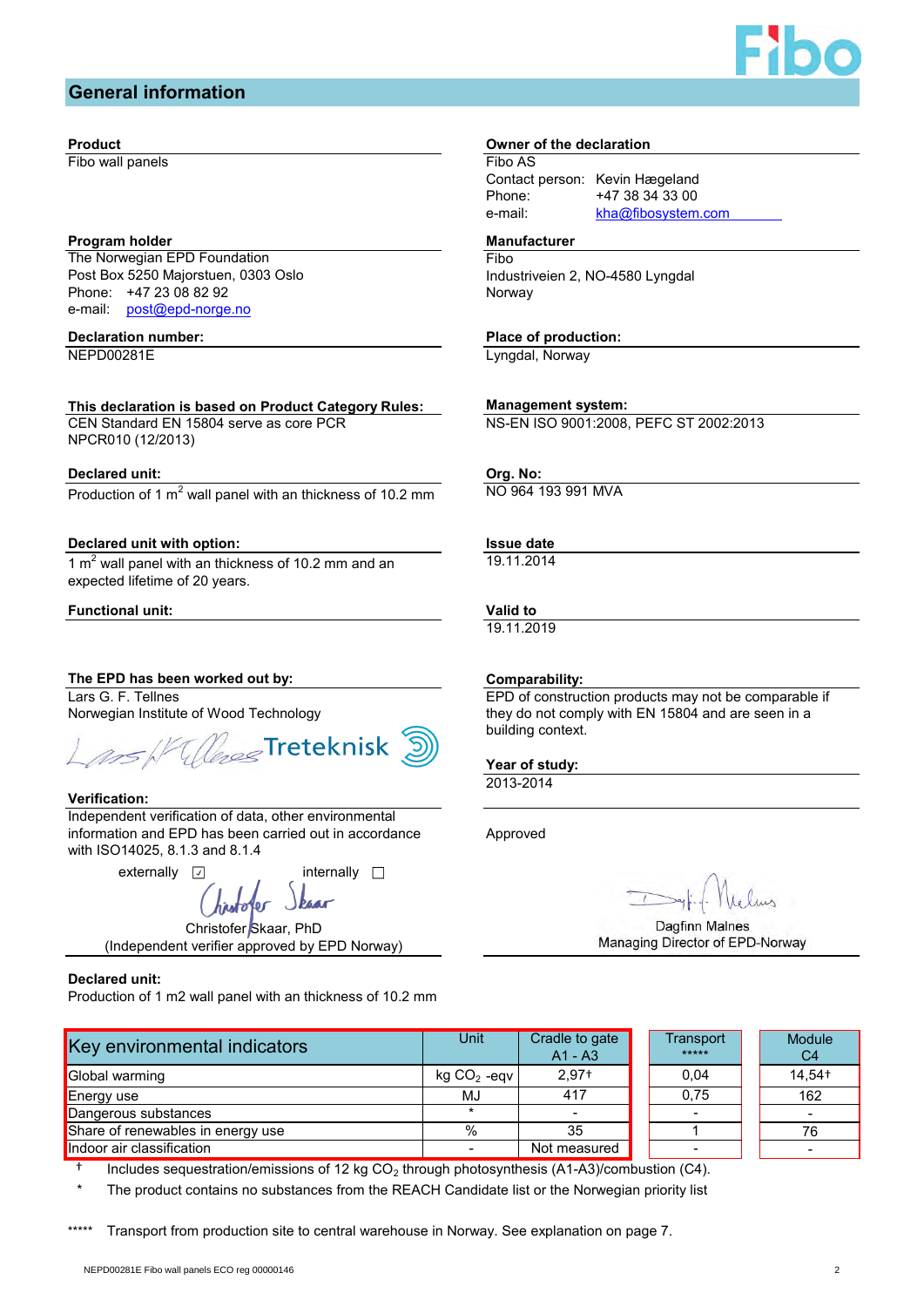

# **Product**

# **Product description:**

Fibo wall panels are a waterproof panel system based on plywood covered with high-pressure laminate (HPL) on the front and a thinner layer of HPL on the back.

Fibo wall panels can be used as water proof layer on walls in bathrooms. The panels are also suitable for wardrobes, washing rooms, cleaning rooms, laboratories, commercial kitchen, sport facilities, camping sites, hotels, schools, etc.

# **Product specification Market:**

Wall panels are made both as bathroom panels in a size of 60 cm x 240 cm and as kitchenboard in a size of 60 cm x 58 cm.

| <b>Materials</b>        | kg   | $\%$  |
|-------------------------|------|-------|
| Plywood                 | 6,3  | 74,56 |
| High-pressure laminates | 1,62 | 19,17 |
| Glue                    | 0,33 | 3,91  |
| Wood packaging          | 0,14 | 1,66  |
| Plastic packaging       | 0,06 | 0,71  |
| Total                   | 8,45 | 100   |

# **Technical data:**

Plywood have 7 layers of veener in accordance to NS-EN 13986 with water resistant glue, a thickness of 9 mm and a density of 700 kg/m<sup>3</sup>. HPL in accordance to EN 438-3 with thickness on 0,7 mm fronside and 0,5 mm on the backside. The density of the HPL is 1350 kg/m $^3$ .

Standard format is 2400 mm x 600 mm with an thickness of 10,2 mm and a density of 790 kg/m<sup>3</sup>.

Norway and North-Europe. The scenarios are based on the Norwegian market.

# **Reference service life:**

Expected lifetime is 20 years.

# **LCA: Calculation rules**

# **Declared unit with option: System boundary: System boundary:**

1 m2 wall panel with an thickness of 10.2 mm and an expected lifetime of 20 years.

Flow chart of the production (A3) of wall panels at Fibo-Trespo are shown below, while the rest of the modules are shown on page 5. Modul D is calculated by energy substitution and is explained in the scenarios.



Production data for Fibo is based on the average in 2013. Data for production and incineration of HPL is collected from a EPD from 2012 and that is compliant with EN 15804. Data for the production of plywood and transport is collected from Ecoinvent v2.2 released in 2010. The generic production data for plywood was controlled with specifc data from one supplier and found representative, but the glue type was changed in the inventory to phenol-formaldehyde. The waste incineration of plywood is with data from ELCD 3.0, released in 2013.

Allocation is done in accordance to NS-EN 15804:2012. In the production chain of wood, this is economic allocation and the values used are the default in Ecoinvent v2.2.

# **Estimates and assumptions:**

All key assumptions and estimates are either presented in the EPD or can be found in NPCR010 (12/2013)

# **Data quality: Cut-off criteria:**

All major raw materials and all the essential energy is included. The production process for raw materials and energy flows that are included with very small amounts (<1%) are not included. This cut-off rule does not apply for hazardous materials and substances.

# **Allocation: Calculation of biogenic carbon:**

Sequestration and release of biogenic carbon is calculated according to EN 16449:2014. For plywood this is calculated to be 1136 kg CO $_2$  per m $^3$ , which gives 10,23 per DE. For HPL is is assumed 1,66 kg CO<sub>2</sub> per kg paper and then it is estimated that 66% of the HPL is paper, which gives 1,77 kg CO<sub>2</sub> per DE. In total 12 kg CO<sub>2</sub> per DE is sequestrated in A1-A3 and emitted in C4.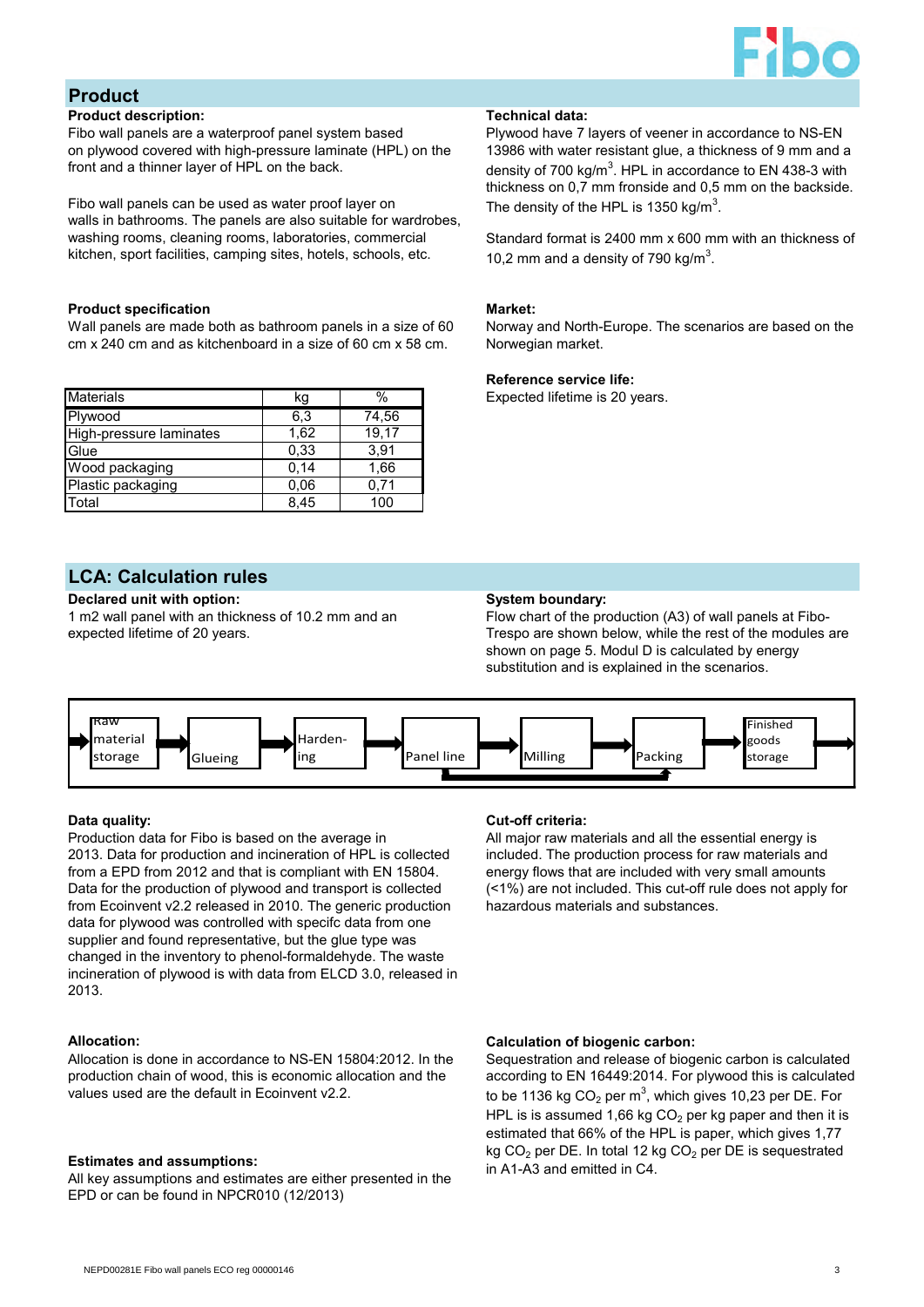

# **LCA: Scenarios and additional technical information**

The following information describe the scenarios in the different modules of the EPD.

Transport to building site is based on a scenario with transport from the factory to a builders' merchant in Oslo and then an additional 20 km to a building site.

# **Transport from production place to user (A4)**

| Type  | Capacity utilisation (incl. return) Type of vehicle |                        | Distance km   Fuel/Energy |                    | Value |
|-------|-----------------------------------------------------|------------------------|---------------------------|--------------------|-------|
|       |                                                     |                        |                           | <b>Consumption</b> | (1/t) |
| Truck |                                                     | Lorry, >32t, EURO4     |                           | 400 0,026<br>l/tkm | 10,4  |
| Truck | 39                                                  | Lorry, 3,5-7,5t, EURO4 | 20 l                      | 0,11<br>l/tkm      | າ າ   |

It is assumed 1 MJ of electricity use at building site and that 10% of the wall panels are wasted. Also aluminium profiles and sealing compound are used in installation.

|                                            | Unit           | Value |                                |
|--------------------------------------------|----------------|-------|--------------------------------|
| Auxiliary<br>aluminium profile and sealing | kg             | 0,05  | Replacement cycle*             |
| <b>Water consumption</b>                   | m <sup>3</sup> |       | <b>Electricity consumption</b> |
| Electricity consumption                    | MJ             | 0,1   | Replacement of worn parts      |
| Other energy carriers                      | MJ             |       |                                |
| <b>Material loss</b>                       | kg             | 0,845 |                                |
| Output materials from waste treatment      | kg             |       |                                |
| Dust in the air                            | kg             |       | * Number or RSL (Referer       |

# Installation in the building (A5) **Replacement (B4)/Refurbishment (B5)**

|                           |     | √alue |
|---------------------------|-----|-------|
| Replacement cycle*        |     |       |
| Electricity consumption   | kWh |       |
| Replacement of worn parts |     |       |
|                           |     |       |
|                           |     |       |

\* Number or RSL (Reference Service Life)

Transport of waste to treatment is based on the average in 2007 on 85 km. The type of vehicle is the same as used for construction waste scenarios in Ecoinvent v2.2.

# **Transport to waste processing (C2)**

| Type         | .y utilisation (incl. return) Type of vehicle<br>Capacity ' |                       | Distance km | Fuel/Energy   | Value   |
|--------------|-------------------------------------------------------------|-----------------------|-------------|---------------|---------|
|              | $\%$                                                        |                       |             | Iconsumption  | $($ //t |
| <b>Truck</b> | 50                                                          | $20-32t$<br>Lastebil, | 85          | 0,05<br>l/tkm | 4,25    |

Benefits beyond life cycle is based on the substitution of energy production as a result of exported energy from energy recovery in A5/C4. The energy production that is substituted is Norwegian electricity consumption mix for electric energy and Norwegian district heating mix for thermal energy.

# **Benefits and loads beyond the system boundaries (D) End of Life (C1, C3, C4)**

|                                 | Unit | Value |
|---------------------------------|------|-------|
| Substitution of electric energy | MJ   | 18    |
| Substitution of thermal energy  | MJ   | 54    |
|                                 |      |       |
|                                 |      |       |
|                                 |      |       |

Wall panels are collected as mixed construction waste at building site and treated with incineration with energy recovery. All disposal activities are included in C4, while C3 have no technical activity.

|                                       | Unit | Value |
|---------------------------------------|------|-------|
| Hazardous waste disposed              | kg   |       |
| Collected as mixed construction waste | kg   | 8,25  |
| <b>Reuse</b>                          | kg   |       |
| Recycling                             | kg   |       |
| <b>Energy recovery</b>                | kq   | 8,25  |
| <b>To landfill</b>                    |      |       |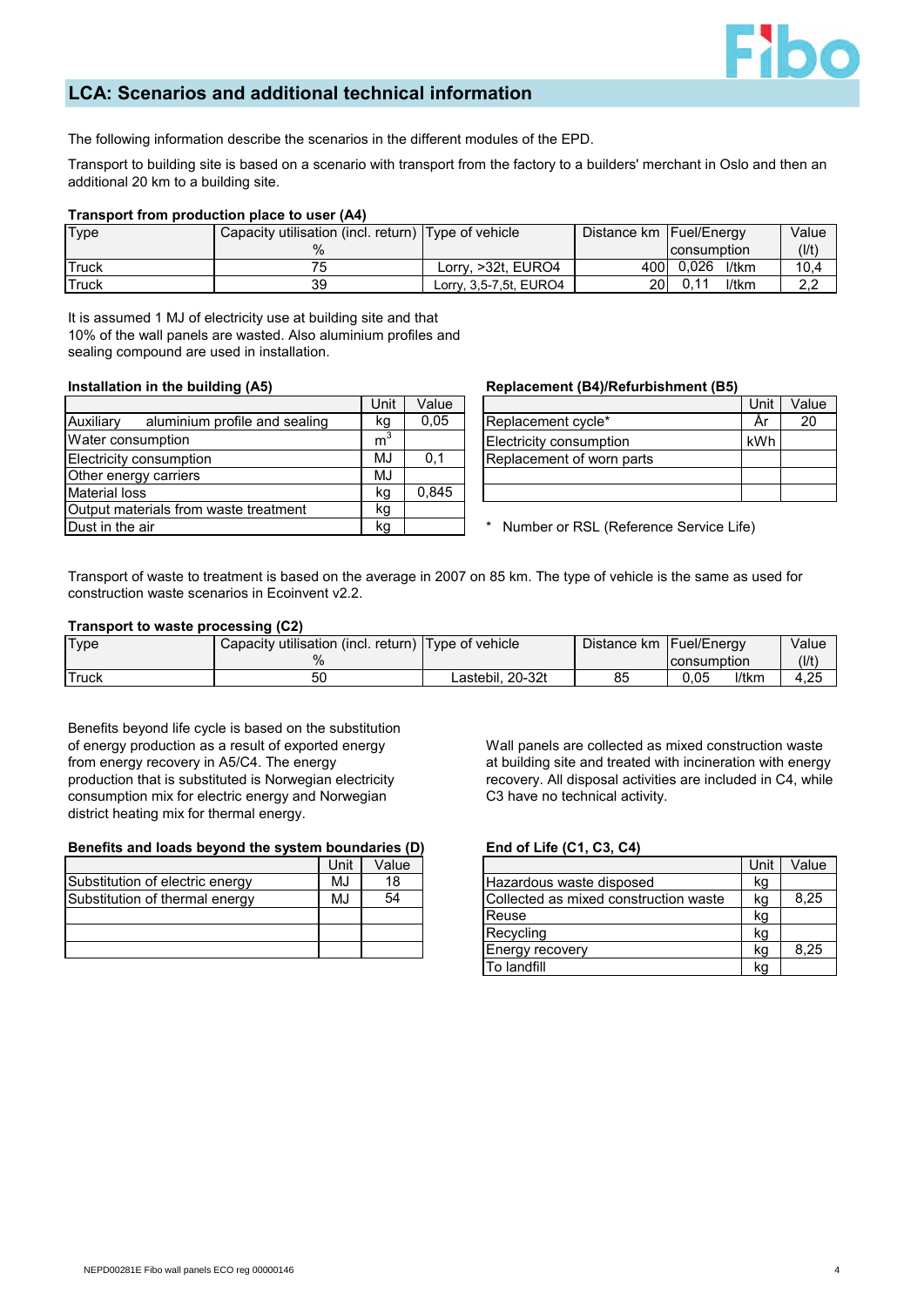

# **LCA: Results**

The results for global warming potential in A1-A3 have large contribution from the sequestration of 12 kg carbon dioxide during wood growth, the same amount are accounted as emitted during waste incineration in C4.

|                                                     | System boundaries (X=included, MND=module not declared, MNR=module not relevant) |               |           |                                       |                                |             |                |             |                |                           |                          |                               |                |                                    |                |                                       |
|-----------------------------------------------------|----------------------------------------------------------------------------------|---------------|-----------|---------------------------------------|--------------------------------|-------------|----------------|-------------|----------------|---------------------------|--------------------------|-------------------------------|----------------|------------------------------------|----------------|---------------------------------------|
| Construction<br>Product stage<br>installation stage |                                                                                  |               |           |                                       | End of life stage<br>Use stage |             |                |             |                |                           |                          |                               |                | Beyond the<br>system<br>boundaries |                |                                       |
| Raw materials                                       | Transport                                                                        | Manufacturing | Transport | installation<br>stage<br>Construction | Use                            | Maintenance | Repair         | Replacement | Refurbishment  | use<br>Operational energy | use<br>Operational water | De-construction<br>demolition | Transport      | processing<br>Waste                | Disposal       | Recycling-potential<br>Reuse-Recovery |
| A <sub>1</sub>                                      | A2                                                                               | A3            | A4        | A <sub>5</sub>                        | B <sub>1</sub>                 | <b>B2</b>   | B <sub>3</sub> | <b>B4</b>   | B <sub>5</sub> | B <sub>6</sub>            | <b>B7</b>                | C <sub>1</sub>                | C <sub>2</sub> | C <sub>3</sub>                     | C <sub>4</sub> | D                                     |
| X                                                   | X                                                                                | X             | X         | $\pmb{\times}$                        | <b>MND</b>                     | <b>MND</b>  | <b>MND</b>     | <b>MND</b>  | <b>MND</b>     | <b>MNR</b>                | <b>MNR</b>               | X                             | Χ              | Χ                                  | X              | X                                     |

|             | <b>Environmental impact</b>                                |           |          |                |                |                |                |                |             |  |  |  |  |  |  |
|-------------|------------------------------------------------------------|-----------|----------|----------------|----------------|----------------|----------------|----------------|-------------|--|--|--|--|--|--|
| Parameter   | <b>Unit</b>                                                | $A1 - A3$ | A4       | A <sub>5</sub> | C <sub>1</sub> | C <sub>2</sub> | C <sub>3</sub> | C <sub>4</sub> | D           |  |  |  |  |  |  |
| <b>GWP</b>  | $\log CO2$ -eqv                                            | 2,97E+00  | 4,36E-01 | 2,09E+00       | 1,19E-03       | 1,37E-01       | $0,00E+00$     | ,46E+01        | $-7,92E-01$ |  |  |  |  |  |  |
| <b>ODP</b>  | kg CFC11-eqv                                               | 8,29E-07  | 7,08E-08 | 1,14E-07       | 1,06E-10       | 2,22E-08       | $0,00E+00$     | 2,11E-08       | $-8,92E-08$ |  |  |  |  |  |  |
| <b>POCP</b> | $\operatorname{\sf kg}$ C <sub>2</sub> H <sub>4</sub> -eqv | 7,66E-03  | 5,71E-05 | 9,09E-04       | 1,42E-07       | 2,63E-05       | $0,00E+00$     | 3,26E-04       | $-1,16E-04$ |  |  |  |  |  |  |
| <b>AP</b>   | $\operatorname{\sf kg}$ SO <sub>2</sub> -eqv               | 6,46E-02  | 1,70E-03 | 8,60E-03       | 2,77E-06       | 7,51E-04       | $0,00E+00$     | 5,43E-03       | $-2,29E-03$ |  |  |  |  |  |  |
| <b>EP</b>   | $\log$ PO $_4$ <sup>3-</sup> -eqv                          | ,25E-02   | 3,45E-04 | ,56E-03        | 5,77E-07       | ,65E-04        | $0,00E+00$     | 1,11E-03       | $-5,00E-04$ |  |  |  |  |  |  |
| <b>ADPM</b> | kg Sb-egv                                                  | 2,04E-05  | 1,41E-06 | 2,84E-06       | 3,62E-09       | 3,24E-07       | $0,00E+00$     | $-3,45E-07$    | $-1,25E-06$ |  |  |  |  |  |  |
| <b>ADPE</b> | MJ                                                         | 2,69E+02  | 6,60E+00 | $3,19E+01$     | $,60E-02$      | 2,03E+00       | $0,00E+00$     | 4,92E+00       | $-1,11E+01$ |  |  |  |  |  |  |

**GWP** Global warming potential; **ODP** Depletion potential of the stratospheric ozone layer; **POCP** Formation potential of tropospheric photochemical oxidants; **AP** Acidification potential of land and water; **EP** Eutrophication potential; **ADPM** Abiotic depletion potential for non fossil resources; **ADPE** Abiotic depletion potential for fossil resources

|             | Resource use   |            |                |          |                |                |                |                |             |  |  |  |  |  |  |
|-------------|----------------|------------|----------------|----------|----------------|----------------|----------------|----------------|-------------|--|--|--|--|--|--|
| Parameter   | <b>Unit</b>    | $A1-A3$    | A <sub>4</sub> | A5       | C <sub>1</sub> | C <sub>2</sub> | C <sub>3</sub> | C <sub>4</sub> | D           |  |  |  |  |  |  |
| <b>RPEE</b> | MJ             | ,48E+02    | 1,02E-01       | 2,78E+01 | 1,06E-01       | 2,65E-02       | $0,00E+00$     | $1,24E+02$     | $-4,64E+01$ |  |  |  |  |  |  |
| <b>RPEM</b> | MJ             | $,23E+02$  |                |          |                |                | $0,00E+00$     | $-1,23E+02$    |             |  |  |  |  |  |  |
| <b>TPE</b>  | MJ             | 2,71E+02   | 1,02E-01       | 2,78E+01 | 1,06E-01       | 2,65E-02       | $0,00E+00$     | 1,14E-01       | $-4,64E+01$ |  |  |  |  |  |  |
| <b>NRPE</b> | MJ             | 2,69E+02   | 7,42E+00       | 3,58E+01 | 2,20E-02       | 2,28E+00       | $0,00E+00$     | $3,82E+01$     | $-1,40E+01$ |  |  |  |  |  |  |
| <b>NRPM</b> | MJ             | $3,26E+01$ |                |          |                |                | $0,00E+00$     | $-3,26E+01$    |             |  |  |  |  |  |  |
| <b>TRPE</b> | MJ             | $3,01E+02$ | 7,42E+00       | 3,58E+01 | 2,20E-02       | 2,28E+00       | $0,00E+00$     | $5,61E+00$     | $-1,40E+01$ |  |  |  |  |  |  |
| <b>SM</b>   | kg             |            |                |          |                |                | $0,00E+00$     |                |             |  |  |  |  |  |  |
| <b>RSF</b>  | MJ             | 2,71E-04   |                | 2,71E-05 |                |                | $0,00E+00$     | 2,25E-07       |             |  |  |  |  |  |  |
| <b>NRSF</b> | MJ             | 9,12E-04   |                | 9,13E-05 |                |                | $0,00E+00$     | 7,56E-07       |             |  |  |  |  |  |  |
| W           | m <sup>3</sup> | 2,95E+01   | 5,94E-01       | 8,74E+00 | 3,77E-02       | 1,53E-01       | $0,00E+00$     | 5,28E-02       | $-1,21E+01$ |  |  |  |  |  |  |

**RPEE** Renewable primary energy resources used as energy carrier; **RPEM** Renewable primary energy resources used as raw materials; **TPE** Total use of renewable primary energy resources; **NRPE** Non renewable primary energy resources used as energy carrier; **NRPM** Non renewable primary energy resources used as materials; **TRPE** Total use of non renewable primary energy resources; **SM** Use of secondary materials; **RSF** Use of renewable secondary fuels; **NRSF** Use of non renewable secondary fuels; **W** Use of net fresh water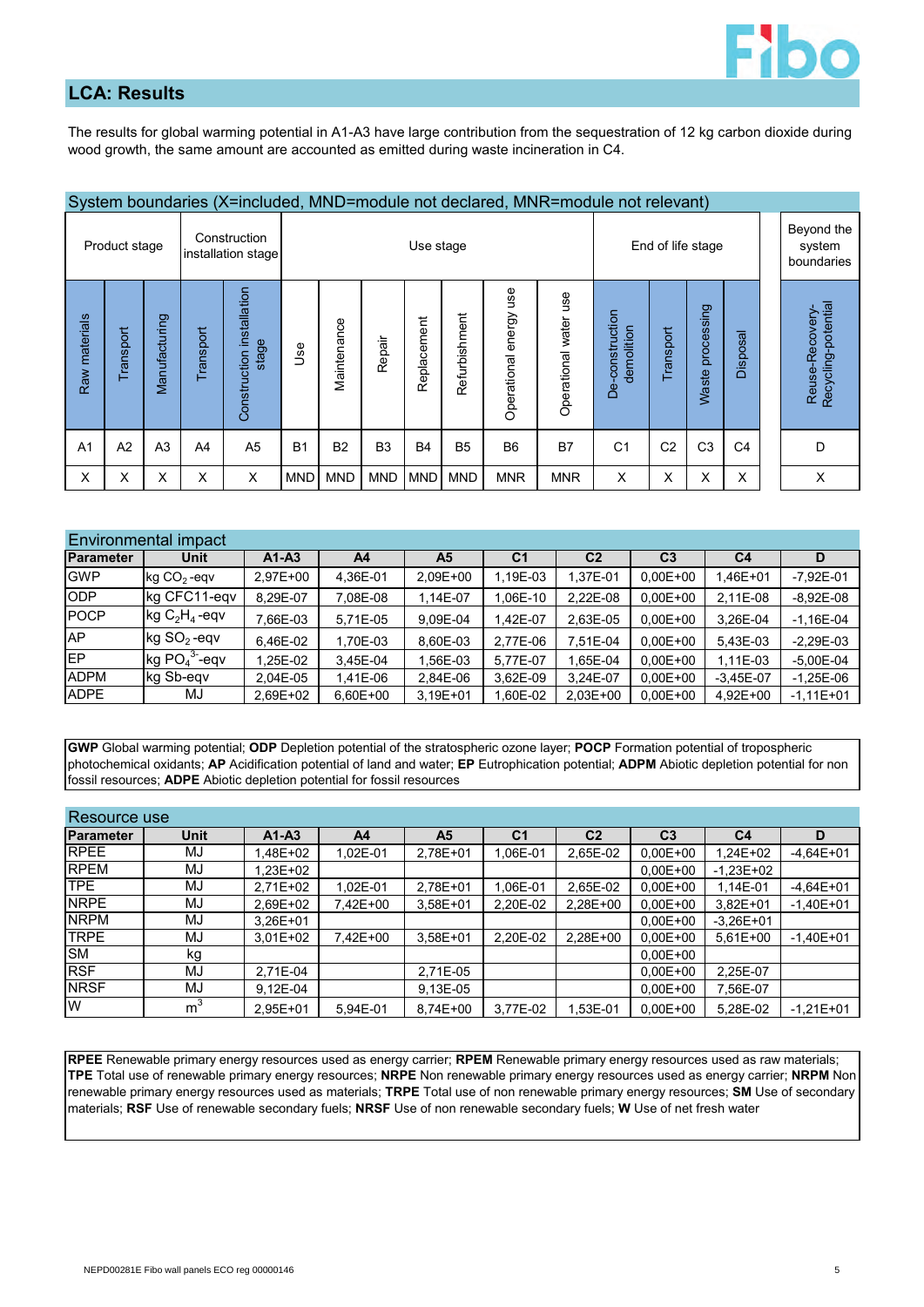

| End of life - Waste |      |            |           |          |          |                |                |          |             |
|---------------------|------|------------|-----------|----------|----------|----------------|----------------|----------|-------------|
| Parameter           | Unit | $A1-A3$    | A4        | A5       |          | C <sub>2</sub> | C <sub>3</sub> | C4       |             |
| <b>IHW</b>          | kg   | 3,66E-02   | $.94E-04$ | 7,23E-03 | 6.12E-07 | 4,45E-05       | $0.00E + 00$   | 5,97E-02 | $-1,43E-03$ |
| <b>NHW</b>          | kg   | $8,25E+00$ | 5,51E-02  | 8,79E-01 | 1,00E-03 | ,48E-02        | $0.00E + 00$   | 6,05E-02 | $-3,25E-01$ |
| <b>RW</b>           | kg   | 3,85E-03   | 6,17E-06  | 3,98E-04 | 9,59E-08 | $,64E-06$      | $0.00E + 00$   | 1,81E-05 | $-3.59E-05$ |

**HW** Hazardous waste disposed; **NHW** Non hazardous waste disposed; **RW** Radioactive waste disposed

# End of life - Output flow

| -------          |             |         |    |                |                |                |                |                |             |
|------------------|-------------|---------|----|----------------|----------------|----------------|----------------|----------------|-------------|
| <b>Parameter</b> | <b>Unit</b> | $A1-A3$ | A4 | A <sub>5</sub> | C <sub>1</sub> | C <sub>2</sub> | C <sub>3</sub> | C <sub>4</sub> |             |
| CR               | kg          |         |    |                |                |                |                |                |             |
| <b>MR</b>        | kg          |         |    |                |                |                |                |                |             |
| <b>MER</b>       | kg          |         |    |                |                |                |                |                |             |
| <b>EEE</b>       | MJ          |         |    | 1,60E+00       |                |                |                | 1,60E+01       | $-1,76E+01$ |
| <b>ETE</b>       | MJ          |         |    | 4,90E+00       |                |                |                | 4,90E+01       | $-5,40E+01$ |

**CR** Components for reuse; **MR** Materials for recycling; **MER** Materials for energy recovery; **EEE** Exported electric energy; **ETE** Exported thermal energy

Reading example:  $9.0 E-03 = 9.0*10^{-3} = 0.009$ 

# **Additional Norwegian requirements**

# **Electricity**

Norwegian consumption mix at medium voltage is used at the production site and is calculated based on the average for 2008- 2010, with some adjustment to be equal to emission factors published by EPD-Norway.

0,0117  $kg CO<sub>2</sub> - eqv/MJ$ Greenhouse gas emissions:

# **Dangerous substances**

None of the following substances have been added to the product: Substances on the REACH Candidate list of substances of very high concern (of 16.06.2014) or substances on the Norwegian Priority list (of 11.11.2013) or substances that lead to the product being classified as hazardous waste. The chemical content of the product complies with regulatory levels as given in the Norwegian Product Regulations.

### **Transport**

Transport from production site to central warehouse in Norway is: This transport scenario is not realistic, but is calculated this way based on requirements from EPD-Norway. 50 km

### **Indoor environment**

Test for the emissions from the product to the indoor environment have not been performed. According to SINTEF Technical approval nr. 2289, the product have been evaluated not to release particles, gases or radiation that gives an negative impact on the the indoor climate or have health implications.

### **Carbon footprint**

Carbon footprint has not been worked out for the product.